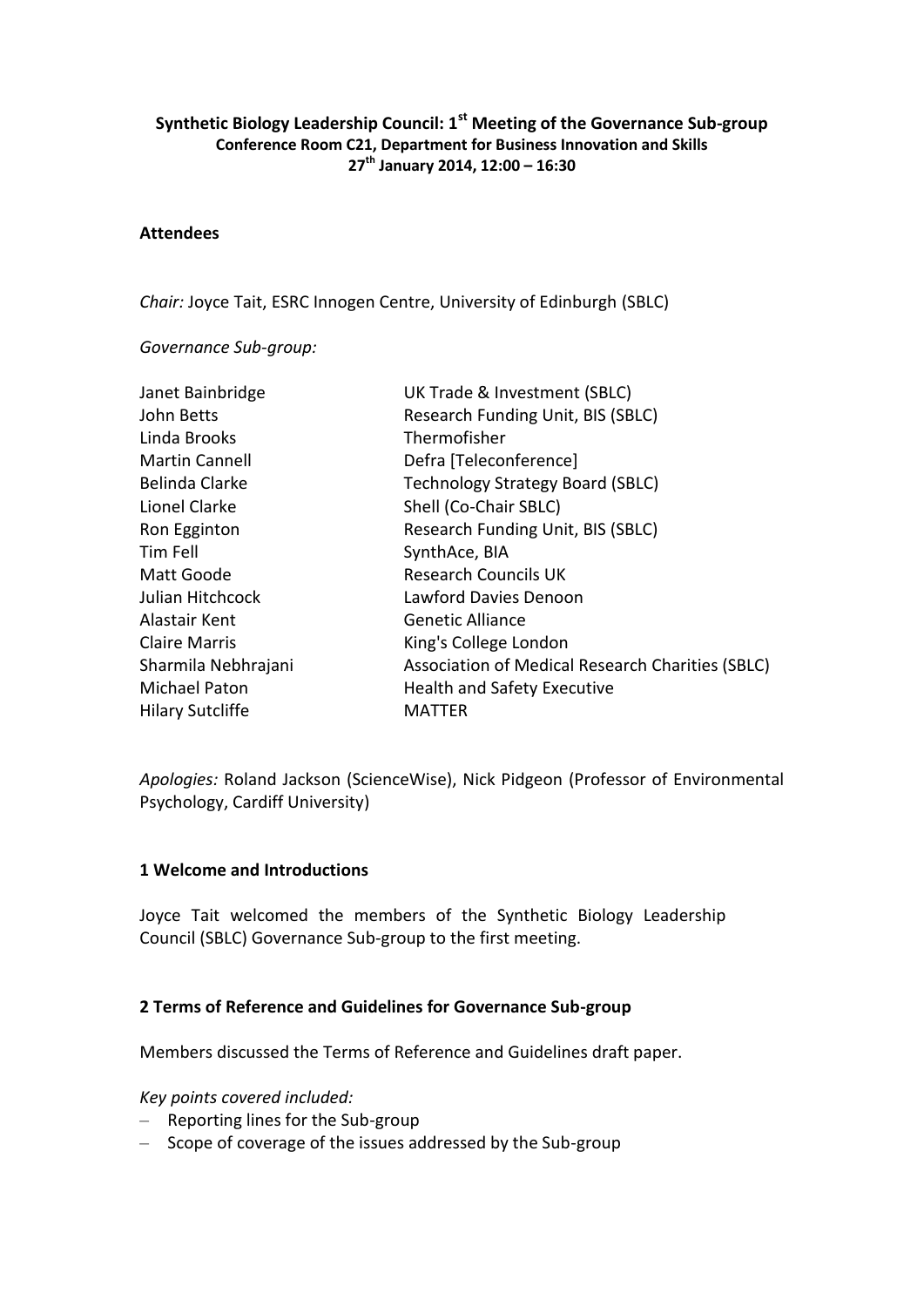- o Consideration of issues raised by regulatory systems at national and international levels, including provision of advice to the SBLC and through them to the UK government
- Transparency
- The need to retain a data-driven approach to the use of evidence in governance decision making
- Clarification of language used in ToR paper, for example 'balance', 'governance', 'innovation'
- Dealing with engagement issues, in line with commitments made in the Roadmap

An additional point raised was the composition/balance of Sub-group membership, including whether additional members should be included, e.g. to bring in particular perspectives or areas of expertise. The conclusion from that discussion was that the Sub-group would have the ability to engage with stakeholders with additional areas of interest and expertise, as needed, for specific meetings or discussions without adding to the formal Sub-group membership.

*Action: Joyce Tait to revise the SBLC Governance Sub-group Terms of Reference and Guidelines paper, based upon discussions in the meeting. Revised paper to be circulated, and any final revisions to be made, before the final ToR/Guidelines paper is put to next SBLC meeting for final approval.*

*Action: Lionel Clarke to make reference to the Governance Subgroup on the SBLC website (along with approved minutes and papers from the meeting accordingly).*

*Action: Joyce Tait and Lionel Clarke to consider the scope and composition of the Governance Sub-group.*

*Action: Belinda Clarke to draft a mission statement for the Governance SBLC Sub-group based upon the Terms of Reference and Guidelines paper.*

### **3 Genetic Modification (Contained Use) Consultation**

Mike Paton delivered a presentation on the consolidation of the Genetically Modified Organisms (Contained Use) Regulations.

*Key Points*

- Genetically Modified Organisms (Contained Use) Regulations are based on the EU Directive (2009/41/EC) on contained use of genetically modified microorganisms, which was implemented in GB in 2000
- Barriers are put in place to limit the contact between GMOs and humans or the environment. Barriers can be physical, chemical or biological and are often used in combination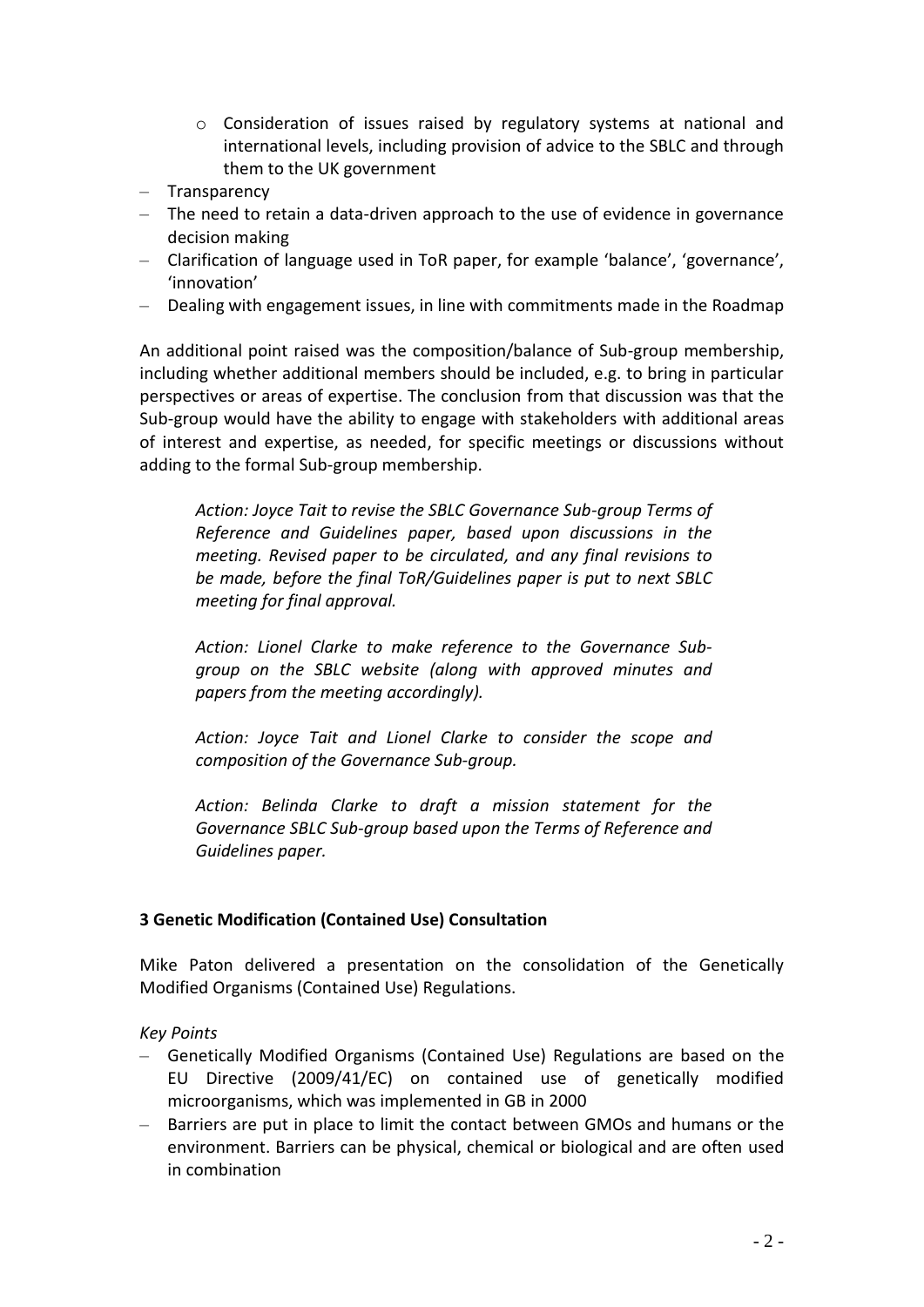- Joint Competent Authority HSE lead (Defra and Scottish Government are part of CA) but take technical advice from the Scientific Advisory Committee for Genetic Modification (Contained Use)
- Coalition Government Initiative 'Red Tape Challenge' (including Lofstedt recommendations) aims at removing bureaucracy and hence decreasing the regulatory burden on business and thus encouraging growth of the economy
- $-$  The consolidation will replace 4 sets of regulations, with one consolidated set  $$ in the process, the opportunity has been taken to make the regulations more risk based, flexible and proportionate whilst maintaining health and safety standards
- Pre-consultation fact finding engagement with UK and European stakeholders undertaken to flag up issues
- Consultation widely publicised (>5000 stakeholders alerted to consultation document (CD263)) – 850 downloads of CD; 42 responses received
- Key changes: Containment measures (applying evidence based decision making to the operating procedures – based on 14 years experience regulating these technologies) and format of regulations (structure, language and layout)
- Two questions on synthetic biology (SynBio) submitted as part of the consultative document – 12 respondents did not answer the questions:
	- o *Application of GMO(CU) to SynBio* 70% (21 responses out of 30 answering the question) did not envisage any practical problem
	- o *Are there any better-fit regulatory models* no suggestions were provided
- Guide to the Regulations (L29) will support the regulations, where necessary providing additional explanation (technical content is in the SACGM compendium of guidance)
- On-line community used in feedback of draft Guide to the Regulations
- SynBio needs to feature more heavily in the Guide to the Regulations; *opportunity here for the Governance Sub-group to provide comment*
- Summary:
	- o Overall, the proposals were positively received; between 60-93% support (depending on the specific proposal)
	- o the Guide to Regulations is currently being revised
	- o The SACGM Compendium of guidance will be updated
	- o GMO(CU) 2014 regulations expected to come into force Oct 2014

The Governance Sub-group discussed that for current SynBio organisms, the Contained Use regulations appear to be appropriate for use (and backed up by the response to the question posed in the consultation document), however, further downstream, the deliberate release of such organisms may present more of a challenge.

Question relating to what applications (type and numbers) there are coming up to market that may need to be regulated under the Deliberate Release Regulations? Feedback in the consultation document question highlighted that there may be some blurred lines between Contained Use and Deliberate Release, e.g. decentralised bioreactors and the biosensors.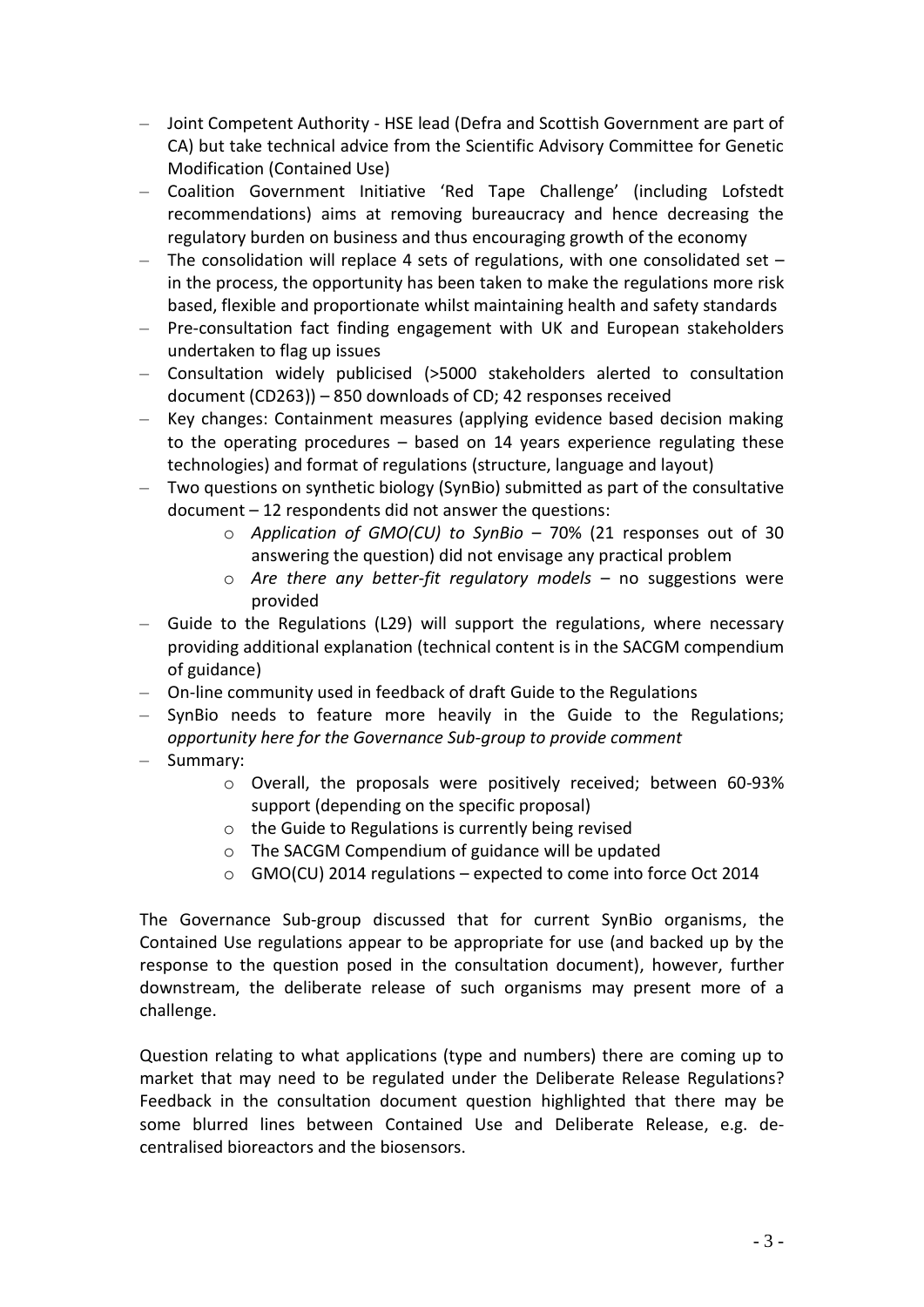There was discussion around HSE/SACGM and Defra/ACRE, with advice that it would be wise to ask the leading practitioners what they are currently developing, but also where the technology is going, so that future regulatory issues can be understood. A very interesting issue in terms of Deliberate Release Regulations is that of alternative regulatory frameworks. This question was raised in the HSE GMO (CU) consultation document, and the lack of responses suggests that it has not been given due consideration. At this point in time the Deliberate Release Regulations, as implemented by the Competent Authority (Defra) would apply, however this is an opportunity for fresh thinking about what might be developed in the future to supplement this existing framework in terms of regulation or advisory committees. Developments in SynBio for Deliberate Release may not be on the immediate horizon but ought to be anticipated.

Discussion included the change in the consolidation document so that activities at Level 1 no longer require an in-house safety committee, but must get technical advice from a competent body. Relating to SynBio 'DIYbio' activities, the development of a network of biological safety advisors to assist in providing competent information was raised at the American Biosafety Association meeting in 2013. The individuals must still register the premises with HSE before commencing any activities and indicate the type of work that is being undertaken there.

*Action: Joyce Tait, with contribution from the Governance Subgroup, to provide comment on the revision of the Guide to the Regulations (Genetically Modified Organisms (Contained Use) Regulations) (look to comment on a draft by May).*

*Possible future action: Martin Cannell/Janet Bainbridge to report back to the Sub-group on any SynBio applications (and any that are likely to be on the horizon in the near future) for which the Deliberate Release Regulations would need to be applied (submissions to ACRE).*

### **4 Advising Policy Makers**

Janet Bainbridge provided an overview of the scientific advisory committees that she has either chaired or been a member of, including the SACGM and ACRE. Discussion considered the excellent scientific advice on applications considered by these organisations, and there will be significant knowledge that can be learnt from similar technologies in terms of process, product and environmental safety. Impression that SynBio deliberate releases for commercial applications will be some time off but that consultation with these bodies will be imperative in order to ensure responsible policy making which allows for evidence based regulatory decision making. It was also discussed that it is important to look at technology developments not just in the UK but internationally.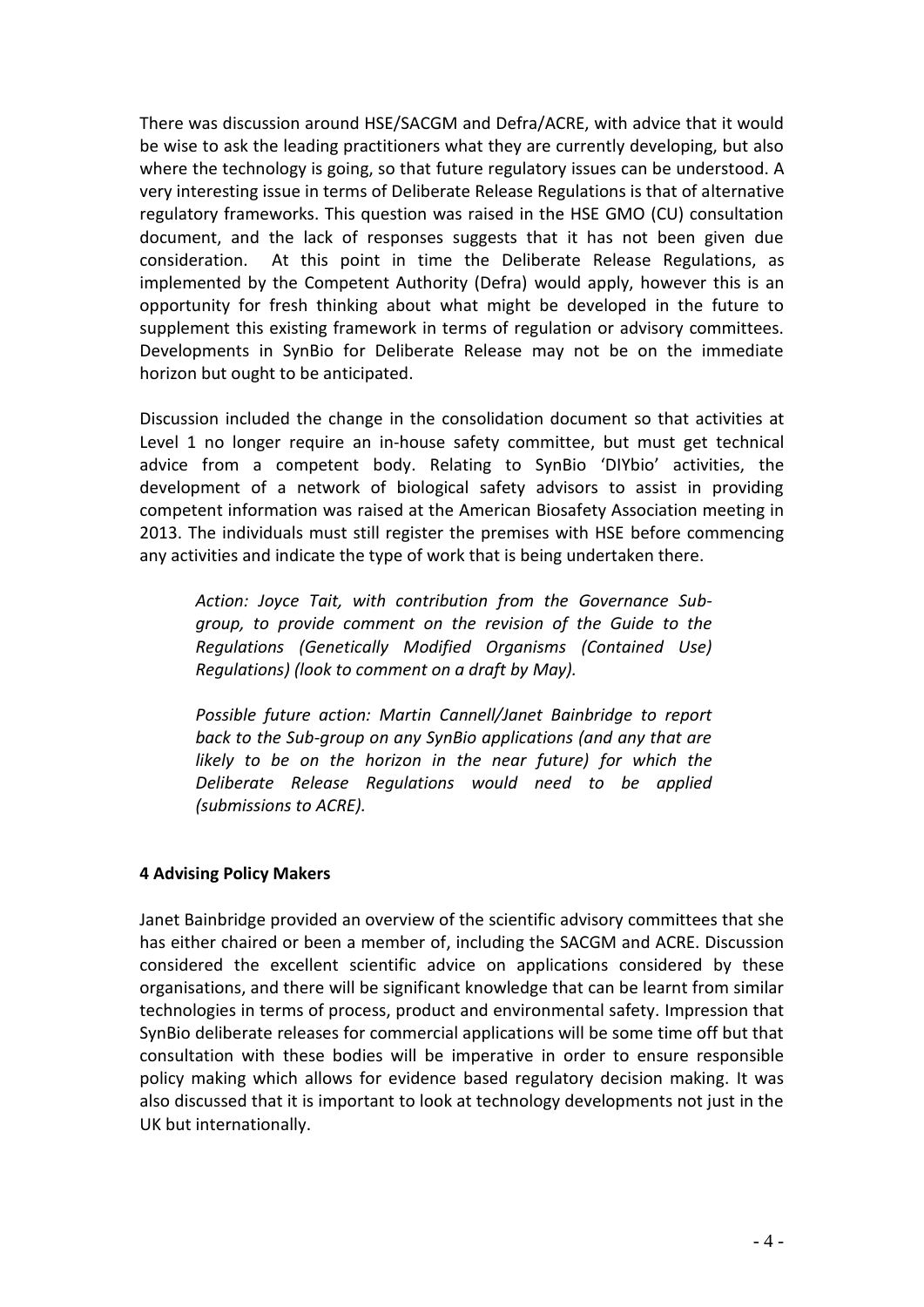#### **5 Responsible Research and Innovation**

Joyce Tait introduced the role of Responsible Research and Innovation and made note that a great deal of investment and research is already being undertaken in this field. Joyce Tait explained that the role of the Governance Sub-group would be to identify any areas that weren't already covered and where value could be added in terms of SynBio.

Belinda Clarke explained how the TSB has introduced the Responsible Innovation Framework (RIF) into two competitions to date. Work has been undertaken to draw RIF closer to Horizons, as this is an already existing cross-sectoral initiative. BSI has been commissioned by TSB to look at framework standards in SynBio, to explore with key stakeholders the appetite for, and relevance of, a PAS (Public Available Standard) for Responsible Innovation in SynBio.

Discussion around how RRI does not relate solely to SynBio, but is applicable to all research and innovation. Question relating to how this is implemented in other technology sectors.

*Action: Lionel Clarke to discuss with the other Leadership Councils how Responsible Research and Innovation is approached in their respective sectors.*

In terms of EU Commission funding, it was discussed that, at present, funding in this area is believed to primarily be focussed on Responsible Research, rather than Innovation, and is also heavily driven in terms of stakeholder and public engagement. Whilst the SBLC Government Sub-group focus in terms of RRI relates to SynBio, it is recognised that whatever approach is established, may be applicable to a range of other technologies. There was a concern noted that companies could accrue significant additional regulatory burden if required to support an additional RRI framework if not implemented in a responsible manner.

*Potential future action: Julian Hitchcock to explore EU regulatory landscape to determine what proposals are proceeding in terms of RRI specifically for SynBio.*

It was also noted in the Governance Sub-Group meeting that the SBLC has an embedded committment to implement RRI as part of its remit to implement the recommendations of the Synthetic Biology Roadmap:

*Recommendation 2.2 Embedding responsible innovation. Public sector investment in synthetic biology should take into account social, ethical and regulatory issues and increase awareness of responsible innovation via training programmes. This will include on-going stakeholder engagement and dialogue with wider social groups.*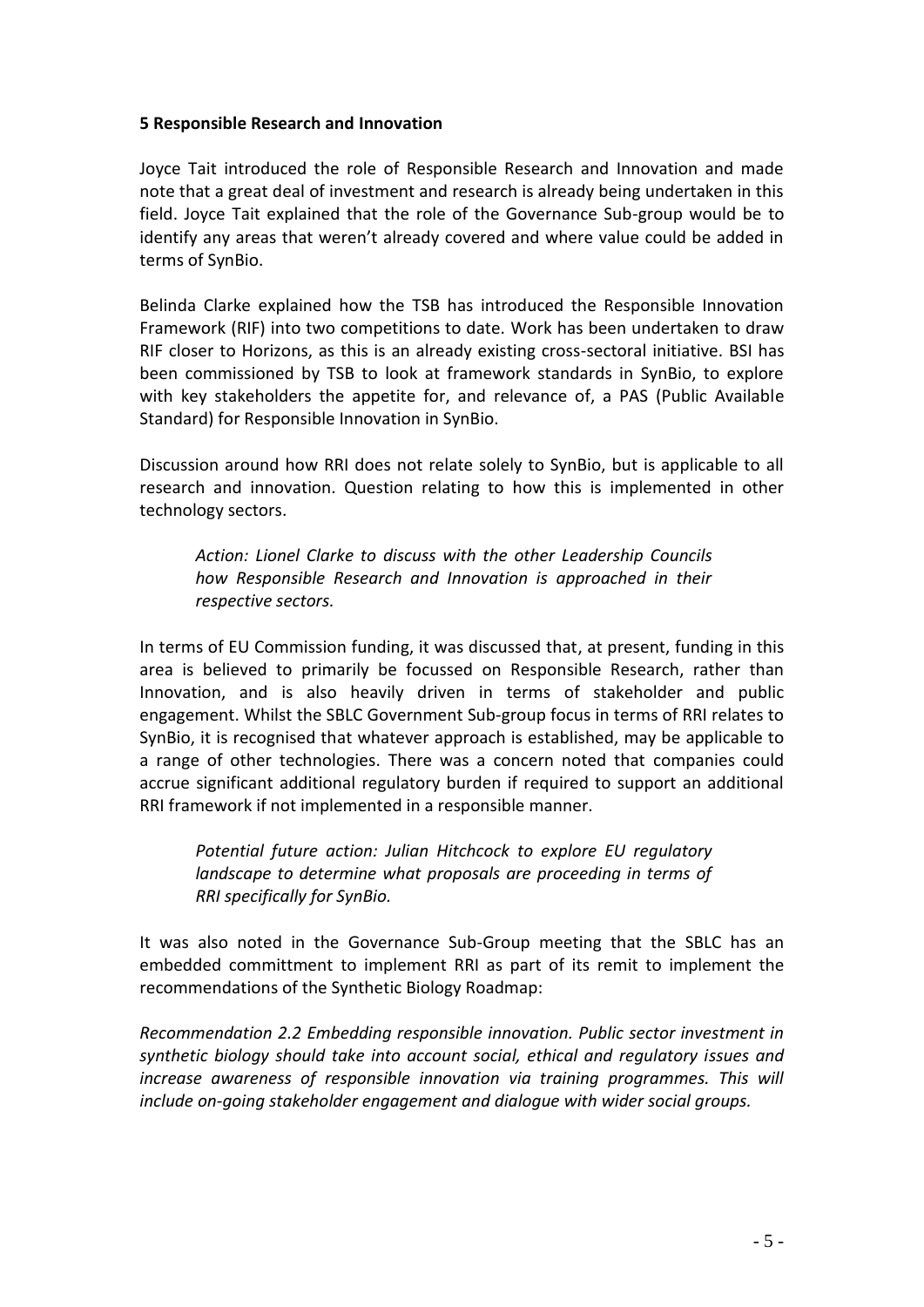## **AOB**

It was discussed that a strong definition of SynBio was needed, including indication as to where the borders lie between SynBio and other related technologies.

#### **Review and Close**

Joyce Tait thanked all members for attendance and participation in the discussions. No date set as yet for the next Governance Sub-group meeting but this will occur after the next SBLC meeting  $(19<sup>th</sup>$  March 2014).

*Action: John Betts and Joyce Tait to organise the date for the next meeting with members of the Governance Sub-group.*

Lionel Clarke explained that the discussion and actions of the Sub-group would be reported to the SBLC members at the next SBLC meeting.

*Action: Joyce Tait to report back to the SBLC at the next group meeting (19th March 2014).*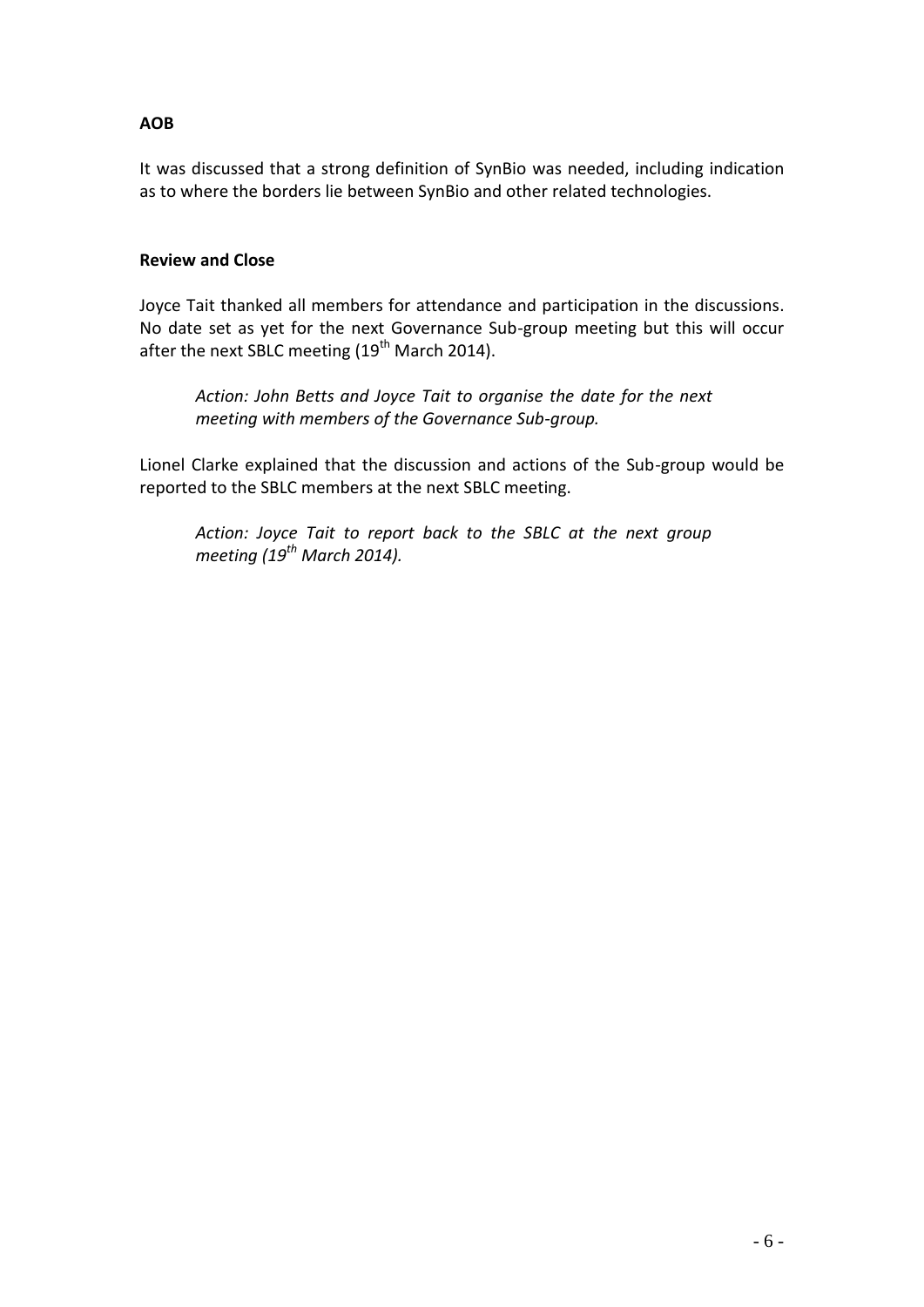# **Summary of Actions**

| #              | <b>Action</b>                                                                                                                                             | Lead (participants)                    | <b>Deadline</b>                         |
|----------------|-----------------------------------------------------------------------------------------------------------------------------------------------------------|----------------------------------------|-----------------------------------------|
| 1              | Revise the SBLC Governance Sub-group Terms of<br>Reference and Guidelines paper                                                                           | Joyce Tait                             | For approval before<br>next meeting     |
| $\overline{2}$ | Make reference to the Governance Sub-group on the<br><b>SBLC</b> website                                                                                  | Lionel Clarke                          | <b>ASAP</b>                             |
| 3              | Consider the scope and composition of the<br>Governance Sub-group                                                                                         | Joyce Tait and Lionel<br>Clarke        | Before next Sub-<br>Group meeting       |
| 4              | Draft a mission statement for the Governance SBLC<br>Sub-group                                                                                            | Belinda Clarke (all)                   | As Action 1                             |
| 5              | Provide comment on the revised Guide to the<br>Regulations (L29)                                                                                          | Joyce Tait (all)                       | Look to comment on<br>a draft by May    |
| 6              | Report back to the Sub-group on SynBio applications<br>(current and near future) for which the Deliberate<br>Release Regulations would need to be applied | Martin Cannell and<br>Janet Bainbridge | <b>Next Meeting</b>                     |
| 7              | Discuss with the other Leadership Councils how<br>Responsible Research and Innovation is approached<br>in their respective sectors                        | Lionel Clarke                          | <b>Next Meeting</b>                     |
| 8              | Organise date for the next meeting with members of<br>the Governance Sub-group                                                                            | John Betts and Joyce<br>Tait           | <b>ASAP</b>                             |
| 9              | Report back to the SBLC at the next group meeting                                                                                                         | Joyce Tait                             | SBLC 5 (19 <sup>th</sup> March<br>2014) |